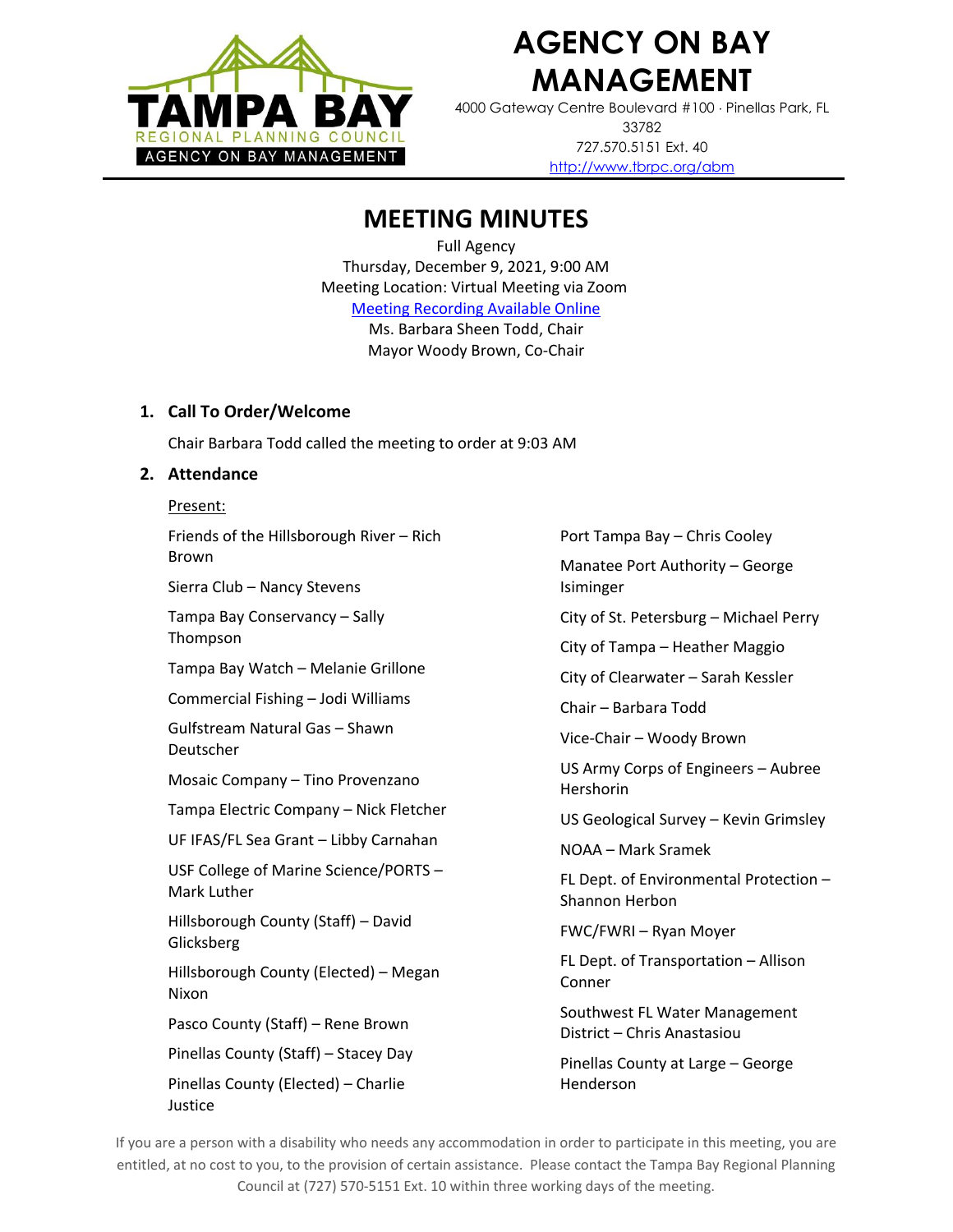EPC of Hillsborough County – Tom Ash

Hillsborough County Planning Commission – Shawn College

Tampa Bay Estuary Program – Ed Sherwood

Others in Attendance:

US Fish and Wildlife Service – Tiffany Lane MacDill Air Force Base – Andy Lykens Tampa Bay Water – Bob McConnell

Alana Todd – TBRPC; Christin Meilink – FDEP; Barbara Goetting – EPCHC; Maribel Medina – Tampa Bay Water; Lizanne Garcia – SWFWMD; Vicki Gambale – FL Sea Grant; Ashlee Painter – City of Oldsmar; Chris Pratt – EPCHC; Bobby Burchett; Cynthia Grizzle – Environmental Sciences; Brandon Moore – Tampa Bay Water; Nancy Sheridan – FWC; Randy Runnels – Tampa Bay Aquatic Preserves; Bruce Hasbrouck – Faller, Davis & Associates, Inc.; Lara Milligan – UF IFAS/FL Sea Grant; Michelle Robinson; Vicki Parsons – Bay Soundings; Michelle Sempsrott – FWC; Chris Claus – City of St. Pete; Randy Deshazo – TBRPC; Kelly Thomas – City of St. Pete; Bill Fehring; Steven Meyers – USF; Wren Krahl – TBRPC; Jessica Lewis – Tampa Bay Estuary Program; Karen Mullins – Forward Pinellas; Diego Guerra – Hillsborough County Planning Commission; Clyde Joseph – Manatee Port Authority; Bob Woithe – Environmental Science Assoc.; Brendan Myers – USFWS; John McGee – City of Plant City

# **3. Public Comment**

No public comments were made.

#### **4. Announcements**

The Agency watched *[How to Rescue a Hooked Pelican](https://www.youtube.com/watch?v=OzPz_wmt8i0)* video.

# **5. Approval Of September 9, 2021 Full Agency Meeting Minutes**

# **6. ABM Committee meeting updates**

# a. Legislative Review Committee

This year, the Legislative Review Committee will focus on tracking relevant bills to Tampa Bay (at the federal, state, and local level), developing the committee and membership, and getting prepared for next year's session by strengthening our knowledge of the bills and processes.

# **7. SWIM Plan Update** – *Lizanne Garcia, Southwest Florida Water Management District*

The Southwest Florida Water Management District (District) is updating the Tampa Bay Surface Water Improvement and Management (SWIM) plan, which was last updated in 1999. This presentation provided an overview of the SWIM Program, the process SWIM is following to develop the update to the SWIM Plan, and elements included in a SWIM Plan. The focus of the SWIM Plan update is to identify Tampa Bay projects and initiatives that the District can implement to protect and restore Tampa Bay. A draft SWIM plan is expected by Winter 2022.

Chris Anastasiou, SWFWMD, provided an update on SWFWMD's FY2022 seagrass mapping acquisition efforts. This year's flight window is Dec.  $1 -$  Feb. 28, and the camera being used will produce higher resolution imagery (6-in pixel) compared to previous years (1-ft pixel resolution). Results are expected by mid-2022.

#### Comments:

• Members asked about the influence of fog on the aerial flights, which has been a nonissue thus far. Typically, 10-15 percent of flight lines have to be re-flown.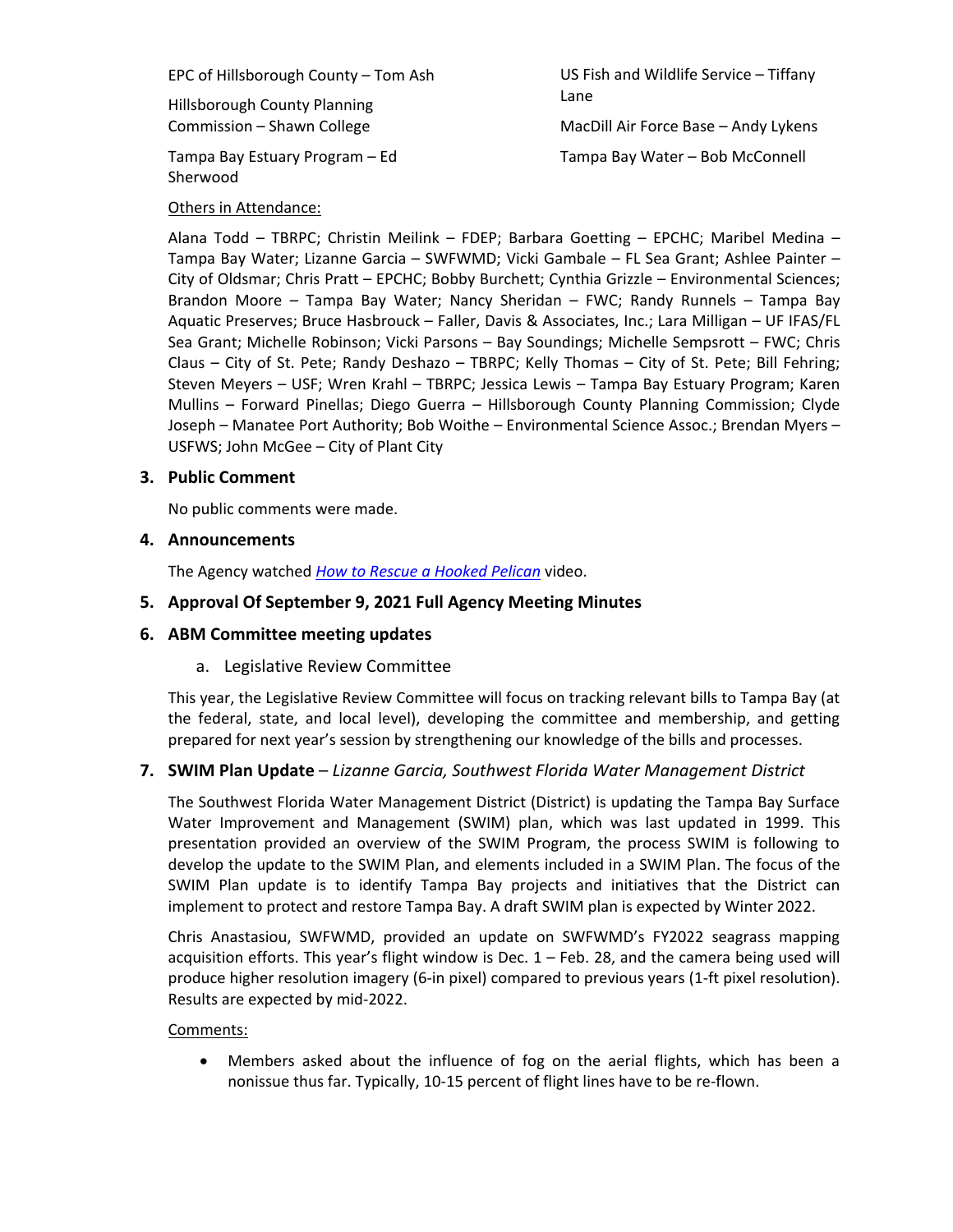

# **AGENCY ON BAY MANAGEMENT**

4000 Gateway Centre Boulevard #100 Pinellas Park, FL 33782 727.570.5151 Ext. 40 <http://www.tbrpc.org/abm>

- USF Center for Ocean Mapping is performing a high-resolution multibeam bathymetry survey between Egmont Key and John's Pass and up into the shallow areas of Boca Ciega Bay using an uncrewed, remote controlled surface vessel (drone boat). Fugro GEOS's plane will capture high-resolution lidar mapping in January, which will be overlapped with the drone boat surveys. The center is working with Dr. Anastasiou's group to blend data and improve the seagrass surveys.
- SWFWMD is cognizant of the potential impacts of the improved resolution on seagrass coverage numbers, which is why they will be doing comparisons to previous years' imagery.

# **8. Tampa Bay Water Master Water Plan & Desal Update** – *Maribel Medina, Tampa Bay Water*

Tampa Bay Water, the region's wholesale drinking water supplier, is currently investigating three projects to meet the region's drinking water needs in the 2028 timeframe. Maribel Medina, P.E., PMP, Planning and Projects Manager for Tampa Bay Water, provided an update on their Master Water Plan efforts, highlighting changes to the Tampa Bay Seawater Desalination Plant due to Tampa Electric's modernization project at its Big Bend Power Station.

To meet growing demand, Tampa Bay Water will need to develop an additional 10-20 million gallons per day of new water supply by 2028 (current production is 180 mgd). They are addressing this need on both the demand side, such as the Tampa Bay Water Wise Rebate Program, and the supply side, such as a new a new groundwater wellfield via aquifer recharge credits and expanding existing surface water treatment capacity and seawater desalination capacity.

# Comments:

- When the initial study for the desalination plant and other surface water diversion projects was conducted 20 years ago, they assumed worst case scenario that only two of the cooling units at TECO were in operation, so those results shouldn't change too much although models are higher resolution now. Dr. Mark Luther expressed interest in comparing Tampa Bay Water's 10 years' + worth of monitoring data to his model predictions from 20 years ago.
- Members asked about the wellfield expansion in the south Hillsborough area and how it fits into the Southern Water Use Caution Area (SWUCA) and most impacted area Recovery Strategies. The Wellfield will rely on the injection of reclaimed water being done by Hillsborough County, and preliminary modeling suggests 60% recovery from the injection of reclaimed water. This modeling addresses the allocation of the 10% of reclaimed water being injected for SWUCA recovery.
- Another question related to the surface water expansion and whether the 10 to 15 mgd is represented in the current permit conditions for a river intake or whether there is a need to expand permit conditions for surface water intake with the expansion of the

If you are a person with a disability who needs any accommodation in order to participate in this meeting, you are entitled, at no cost to you, to the provision of certain assistance. Please contact the Tampa Bay Regional Planning Council at (727) 570-5151 Ext. 10 within three working days of the meeting.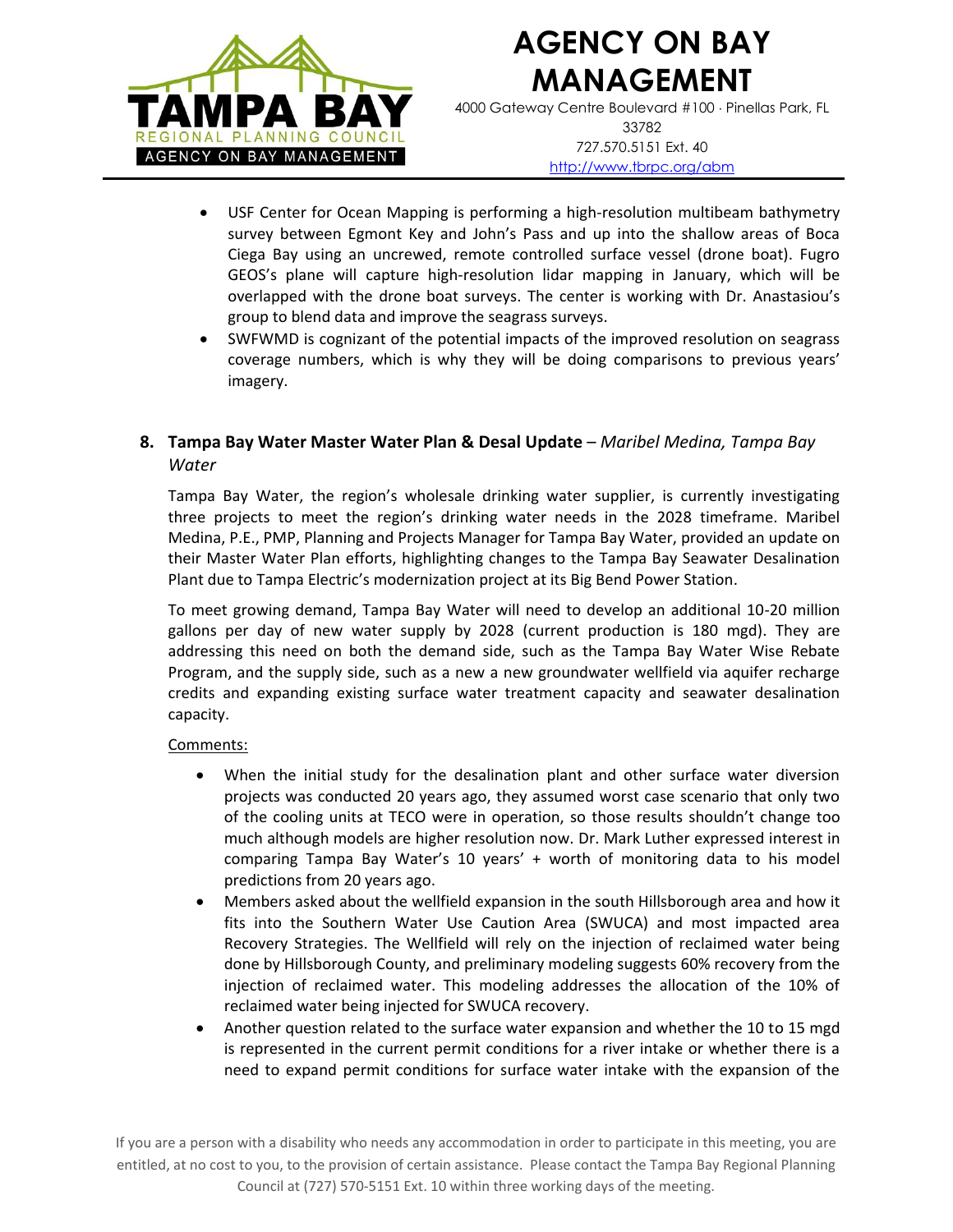plant. Tampa Bay Water is relying on existing permitted capacity from the intakes of the rivers at this point and they are not proposing any permit changes.

• Members asked about the anticipated impacts on water reliability once desal tunnel 3 is retired. Once Tampa Bay Water completes the connection between tunnels 1 and 4, they do not anticipate water supply limitations, however there will be discharge limitations with the current NPDES permit. The current feasibility study being done by Tampa Bay Water is exploring additional options.

#### **9. Introduction to Clean Vessel Act Education Coordinator** – *Vicki Gambale, Florida Sea Grant*

As the state's Clean Vessel Act Education Coordinator, Victoria Gambale works collaboratively with the recreational boating community to reduce boat-based pollution. Her efforts are currently focused on preventing the discharge of sewage from recreational boats and getting the state of Florida on the national [Pumpout Nav app.](https://flseagrant.ifas.ufl.edu/pumpoutnav/) She also has plans to conduct a Clean Vessel Act Resource and Needs Assessment to ensure there are sufficient sewage resources availability to the boating community throughout the state.

#### Comments:

- Members asked whether Ms. Gambale is working with commercial maritime operations considering Tampa Bay is the largest port in Florida. Clean Vessel Act funds apply strictly to recreational boating, which may include some boats that service the recreational community such as charters. Funds come from the Sport Fish Restoration Fund taxes on rods, reels, power boat engines, etc., so efforts must go towards serving the community that is paying.
- Members asked about the process for establishing No Discharge Zones and which entities are able to request new Zones be established. The only way is for the State to request the EPA for new Zones. Currently, aquatic preserves are not recognized as NO Discharge Zones by the EPA. All aquatic preserves are by default Outstanding Florida Waters and that comes with a zero degradation rule which prohibits the degradation of water quality above ambient.
- FWC (in accordance with SB 1080 from several years ago) is planning to conduct a study regarding mapping pumpout stations and understanding where the needs are based on hotspots, and then they will file a request for No Discharge Zones.
- It was noted that the Clean Vessel Act funding can apply to repairing lateral lines connected to pumpout facilities.

#### **10. Other Items**

**a.** Bay Soundings article ideas

Randy Runnels (Tampa Bay Aquatic Preserves) reported their efforts to set up 50-meter bird buoy buffers around rookery islands in Tampa Bay, which seems effective thus far in reducing flushing from boats.

- **b.** Topic ideas for the next meeting
- **c.** Next meeting dates
	- January 13, 2022, 2pm– Legislative Review
	- March 10, 2022, 9am– Full Agency